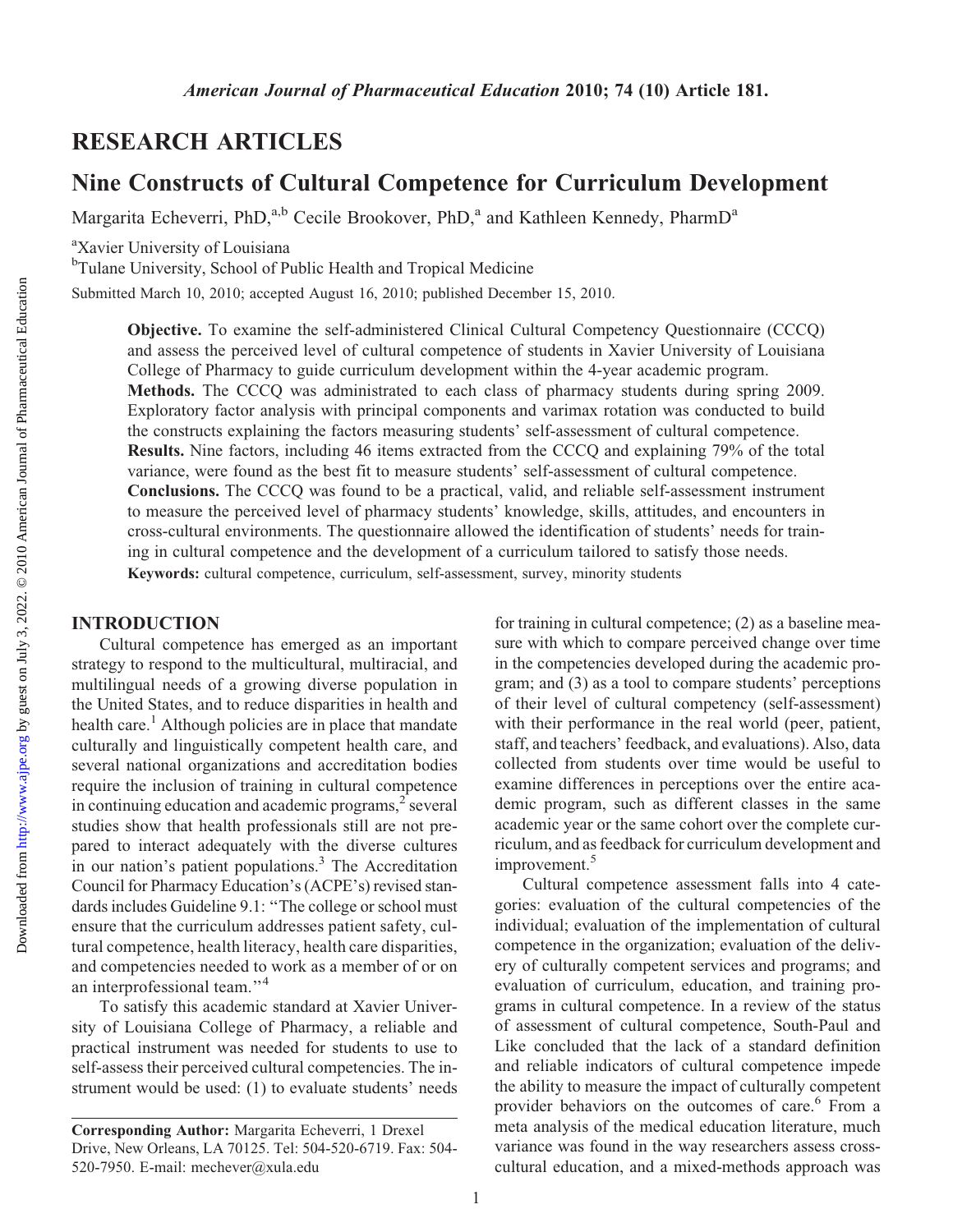recommended for evaluation and assessments, including self-assessment of perceived level of competencies, and the assessment of performance.<sup>2</sup> Mixed methods would include pre- post-tests, role playing, portfolios, standardized patients, pharmacy practice experiences, objective structured clinical examinations, and patients' evaluations. A self-assessment strategy applied systematically and sequentially throughout the pharmacy curriculum would provide opportunities for students to monitor their own progress and give faculty members insight on students' strengths and weaknesses.<sup>7</sup> This self-assessment could be used as an important source of data for a comprehensive assessment of the academic program.<sup>8</sup>

An extensive number of instruments have been developed for self-assessment of cultural competence in health professions;<sup>9</sup> some of them are validated and widely used measures of cultural competence, and others are used in cultural competence training.<sup>10</sup> A review of the most widely used measures revealed important limitations to their application in this study including: restriction to a specific specialty or profession; inherent restrictions and biases $11$ ; abbreviated length that would not provide enough information for curriculum development; extensive length prohibiting ease of application in an academic environment; and environmental adaptability problems. These results emphasized the need to define a valid selfadministrated measure, that is applicable to all health professionals and that can be used to evaluate training or assess perceived level of cultural competence.<sup>12</sup>

None of the tools found in the literature review were developed specifically for pharmacy students; therefore, it was necessary to identify the most relevant tools and perform a validation process to measure the reliability and consistency of the constructs. The objective of this study was to examine one of the selected tools, the selfadministered Clinical Cultural Competency Questionnaire (CCCQ), as the standard measure to be used in Xavier University of Louisiana, College of Pharmacy, to assess the students' perceived level of cultural competence and to guide curriculum development within the 4-year academic program.

## **METHODS**

From the literature review, we identified 2 tools that were relevant to our needs, so permission was requested and granted to use and adapt them. The first, the CCCQ, is a 63-item measure developed to assess physicians' provision of culturally competent health care to diverse patient populations.<sup>13</sup> Responses to the questionnaire can be used as a needs assessment to assist in planning cultural diversity educational interventions. The Migrantfriendly Hospitals project<sup>14</sup> translated the CCCQ into  $6$ 

languages and used it to measure the effectiveness of training in cultural competence in 9 hospitals in Europe, with reliability coefficients reported as higher than  $0.8$ <sup>15</sup>

The second tool, the California Brief Multicultural Competency Scale (CBMCS), is a 21-item scale measuring self-reported multicultural competence in mental health services providers.<sup>16</sup> This scale was developed as a single brief instrument combining 4 of the more predominant measures of multicultural counseling competence: the Cross-Cultural Counseling Inventory-Revised (CCCI-R); the Multicultural Counseling Awareness Scale: Form B (MCAS: B); the Multicultural Awareness Knowledge Skills Scale (MAKSS); and the Multicultural Competency and Training Survey (MCCTS). The CBMCS was validated using the Multicultural Counseling Inventory (MCI) and was found to be a reliable instrument (coefficient alpha for the subscales ranged from 0.75 to 0.90) with a strong theoretical foundation.

Although the 2 questionnaires were considered suitable to our needs, neither had been validated with pharmacy students. Additionally, the CCCQ was too long to apply in an educational setting, and the CBMCS was too short to evaluate training needs. We combined both questionnaires in a new self-assessment tool to administer to our sample population of students. Data collected was used to validate the questionnaires and to select the more representative items using statistical analysis. The expected result was to have a shorter, combined and validated measure that could be applied at baseline and follow-up assessments over the 4-years of the pharmacy program. Items were included in the same order of the original measures, and organized into 2 parts. The first part included the 63 items defined in the 4 domains in the CCCQ (knowledge with 16 items; skills with 15 items; attitudes with 20 items; and encounters with 12 items). The second part included the 21-items defined in the CBMSC, which were edited to eliminate the restricted application to mental health providers.

During the review of the CCCQ, no modifications were made to the items; however, a new item was created in the skills domain: S16 ''dealing with cross-cultural conflicts relating to the informed consent.'' The practice of obtaining informed consent in a culturally sensitive manner is difficult because of the regulations, laws, and ethical codes involved when administering medical treatment or conducting research.<sup>17</sup> Many conflicts result from cultural differences regarding respect, autonomy, and privacy issues involved in informed consent, and family involvement in the selection of treatment and final decision-making.

After obtaining institutional review board approval, the combined instrument was completed by all pharmacy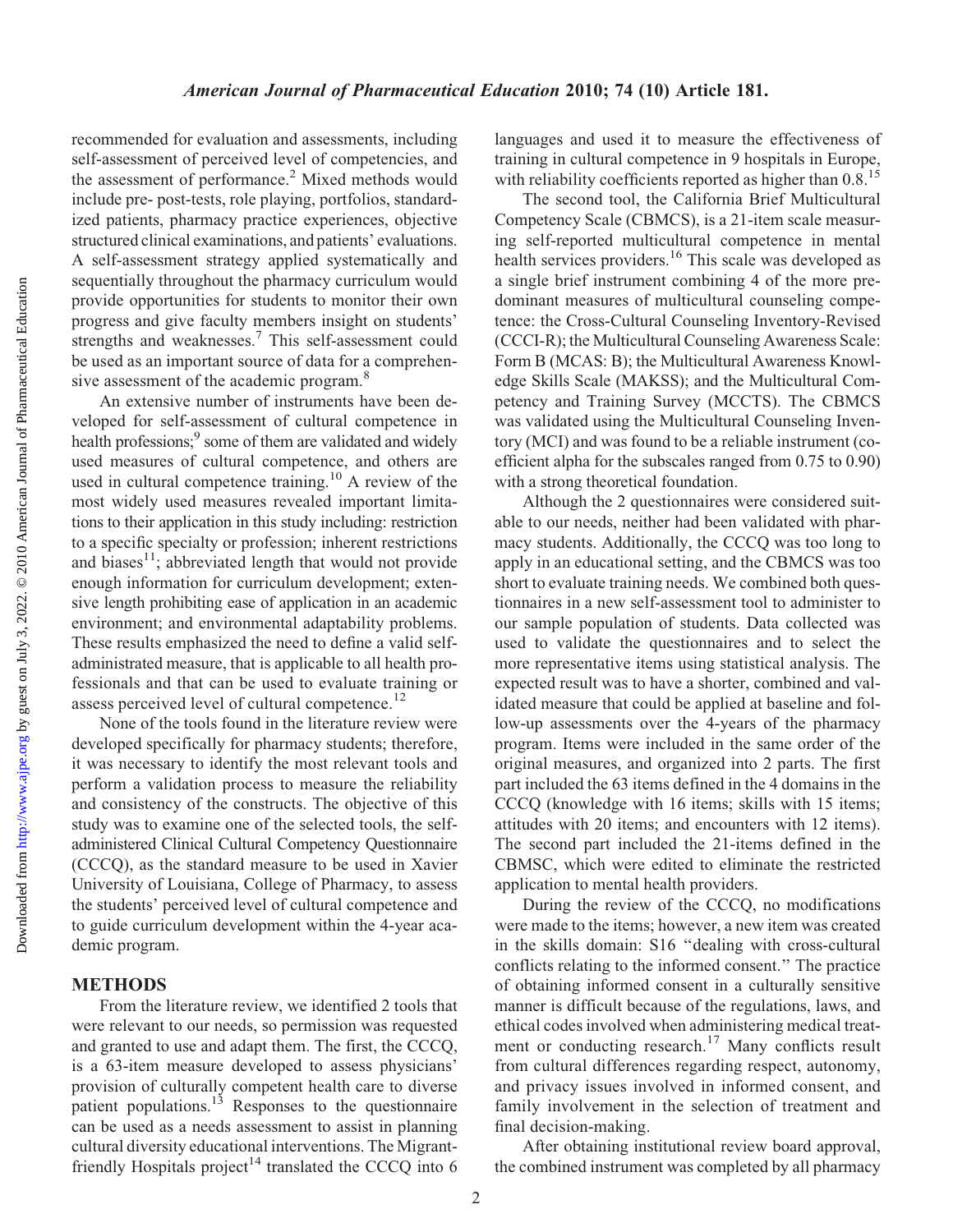students enrolled during the 2009 spring semester. Completion of the instrument was considered to be implicit consent for participation. Four hundred sixty-seven of 493 pharmacy students completed the assessment (response rate of 94.7%). Of these students, 32.3% were in the first year of the program; 31.5% were in the second year; 15% were in the third year; and 21.2% were in the fourth (final) year. Students self-identified their race/ ethnicity as follows: 48% African American, 30% Asian American, 17% White, and 5% Other (eg, Hispanic/ Latino, biracial, multiracial, unknown). Forty-three percent (201) of the respondents spoke a language other than English, with Vietnamese being the most common language (125), followed by Spanish (20), and French (12). Most of the respondents (85.9%) reported having received training in cultural competence during the academic program, at conferences, or through personal readings. Results from individual respondents were kept confidential, and only aggregate summaries were used for reporting results. Although we initially considered the length of the combined tool to be an issue for its application, the importance of completing the assessment was explained to the students, and they were willing to participate. Respondents rated the average time to fill out the survey instrument (21 minutes) as a ''moderate'' amount; the high response rate confirmed this result.

Exploratory factor analysis with principal components and varimax rotation was used to aggregate the different items supporting the construct of the 4 domains measuring students' cultural competence (knowledge, skills, attitudes, and encounters). Factor analysis is one of the most used techniques of data reduction in social science.<sup>18</sup> It is commonly used to discover predominant patterns or underlying relationships (factors) among a large number of variables/items when there is no prior theory about the factor structure of the data, such as in the case of the CCCQ, and to delete items that do not exhibit a large-enough relationship with other items. The method consists of the extraction of factors with eigenvalues over 1.0 to aggregate the different items according to their factor loadings (structure coefficients); this is according to how much weight is assigned to the  $factor<sup>19</sup>$  An eigenvalue is the amount of variance accounted for in each factor, which can be expressed as a percent of the total variance. During the process, the factors are identified by looking at the covariance or correlation among the observed variables and then determining how much of the variance is explained by those common factors. To simplify interpreting the factors obtained in the original results, the covariance matrix is rotated; varimax rotation is most frequently used for this.

The appropriateness of using factor analysis was evaluated through 2 tests<sup>20</sup>: (1) the Bartlett Test statistic for sphericity, which tests the hypothesis that the correlation matrix is an identity matrix (if the test statistic is large and the associated significance level is small, it is appropriate to use factor analysis), and (2) the Kaiser-Meyer-Olkin (KMO) measure of sampling adequacy, which is an index to compare the observed correlation coefficients to the partial correlation coefficients (KMO below 0.5 is unacceptable for factor analysis $^{19}$ ).

Following the methodology, the criteria to define the validity of the resulting constructs was determined by: (1) computing the total variance explained; (2) extracting the minimum eigenvalue  $> 1$ ; (3) eliminating items that did not produce a high structure coefficient (loads  $\geq$  0.55), that is, failed to load significantly on any factor (convergent validity); (4) eliminating items that showed high cross loading  $(> 0.35)$ , that is, loaded significantly on more than 1 factor (discriminant validity); and (5) eliminating items with low extraction communality ( $h2 < 0.50$ ). Additionally, Cronbach's alpha coefficients were calculated to measure internal consistency of the constructs. During the reliability analysis, the following also were verified: (1) whether the corrected item-total correlation (item discrimination) was  $> 0.20$ ; (2) whether the elimination of an item caused the alpha to increase; (3) whether a reduced range of responses was observed in an item; and, (4) whether item means were extreme. SPSS, version 11.0.1 (SPSS Inc, Chicago, IL) was used to carry out the data analyses.

#### RESULTS

The results obtained in the application of the CCCQ are reported below. Results about the application of the CBMCS and the profile of Xavier College of Pharmacy students in cultural competence will be reported separately.

Final exploratory factor analysis procedure resulted in the selection of 9 factors explaining 78.7% of the variance and grouping 46 of the 64 items included in the CCCQ. The number of factors was determined by extracting the minimum eigenvalues  $> 1$ . According to the criteria defined, 18 items were eliminated either because they did not have a high structure coefficient ( $\geq 0.55$ ) or because they showed cross-loadings with other factors ( $\geq 0.35$ ). All extracted items had extraction communality of  $h2 > 0.5$  and corrected item-total correlation  $>$ 0.20. No items were eliminated during the reliability analysis because they caused the alpha to increase, had a reduced range of responses, or showed extreme means.

Tables 1and 2 summarize the factors found as the best fit to explain the 4 domains measuring cultural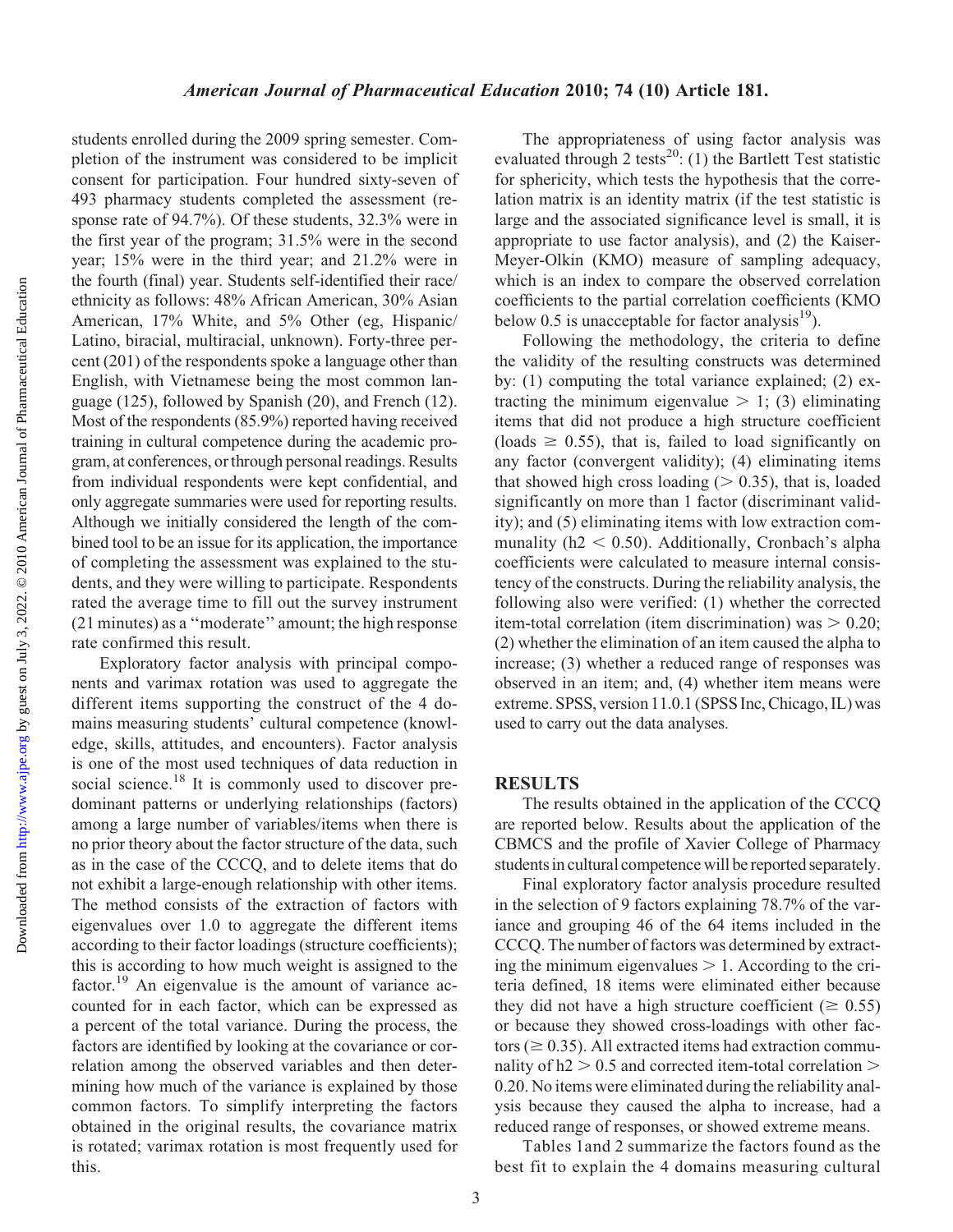## American Journal of Pharmaceutical Education 2010; 74 (10) Article 181.

|  | Table 1. Knowledge and Skills Domains: Principal Component Analysis with Varimax Rotation |
|--|-------------------------------------------------------------------------------------------|
|  |                                                                                           |

| <b>KNOWLEDGE DOMAIN</b>                                            | F1     | F2             | $h2^a$ | $CITC^b$ |
|--------------------------------------------------------------------|--------|----------------|--------|----------|
| Variance explained $(\% )$                                         | 35.604 | 3.808          |        |          |
| Eigenvalues                                                        | 16.378 | 1.752          |        |          |
| Number of cases                                                    | 457    | 462            |        |          |
| Coefficient alpha                                                  | .9571  | .8796          |        |          |
| K5C Knowledge on child health                                      | .873   |                | .88    | .66      |
| K5D Knowledge on adolescent health                                 | .869   |                | .87    | .66      |
| K5B Knowledge on reproductive health                               | .863   |                | .85    | .65      |
| K5E Knowledge on adult health                                      | .844   |                | .82    | .65      |
| K5G Knowledge on women's health                                    | .836   |                | .79    | .61      |
| K5F Knowledge on geriatrics                                        | .810   |                | .80    | .66      |
| K5A Knowledge on health promotion                                  | .809   |                | .77    | .65      |
| K4 Knowledge on health disparities                                 | .554   |                | .51    | .57      |
| K9 Title VI of Civil Rights Act of 1964                            |        | .738           | .72    | .54      |
| K <sub>10</sub> CLAS standards                                     |        | .722           | .74    | .56      |
| K7 Different healing traditions                                    |        | .701           | .63    | .46      |
| S3 Eliciting information on use of folk remedies                   |        | .661           | .69    | .58      |
| S4 Eliciting information on use of folk healers                    |        | .648           | .69    | .58      |
| <b>SKILLS DOMAIN</b>                                               | F3     | F <sub>4</sub> | $h2^a$ | $CITC^b$ |
| Variance explained $(\% )$                                         | 5.247  | 2.485          |        |          |
| Eigenvalues                                                        | 2.414  | 1.143          |        |          |
| Number of cases                                                    | 459    | 464            |        |          |
| Coefficient alpha                                                  | .9443  | .9602          |        |          |
| S7 Providing culturally competent patient education and counseling | .789   |                | .85    | .65      |
| S6 Negotiating culturally competent treatment plans                | .785   |                | .90    | .67      |
| S8 Providing culturally competent clinical preventive services     | .779   |                | .88    | .67      |
| S5 Providing culturally competent physical examination             | .709   |                | .79    | .66      |
| S10 Assessing health literacy                                      | .578   |                | .67    | .63      |
| S16 Dealing with issues in the informed consent (new)              |        | .765           | .85    | .64      |
| S12 Dealing with problems in diagnosis or treatment                |        | .762           | .92    | .69      |
| S13 Dealing with adherence/compliance problems                     |        | .761           | .91    | .70      |
| S14 Dealing with ethical conflicts                                 |        | .725           | .87    | .69      |

Abbreviations:  $h2 =$  communality extraction; CITC = corrected item-total correlation; F1 = Addressing Population Health Issues;  $F2 =$  Understanding the Context of Care;  $F3 =$  Providing Culturally Responsive and Effective Services;  $F4 =$  Managing Cross-Cultural Clinical Challenges.

competence: knowledge, skills, attitudes, and encounters. Items are presented according to the domain and factor to which they belong and in descending order of their factor loadings within each factor. Because factors are generated based only on the coefficient loadings, the interpretation of their meanings and the names assigned are based on the variables included and the variance explained. Following is the analysis of the factors explaining each of the domains.

#### Knowledge Domain

The Knowledge domain measures students' selfassessment of their knowledge about different issues related to cultural competence. The following 2 factors

included 11 of the 16 items in the CCCQ and explained 39.4% of the total variance.

Addressing Population Health Issues (F1). Factor 1, Addressing Population Health Issues, groups 8 items related to knowledge of sociocultural issues in diverse populations, such as age and gender, health disparities experienced by diverse racial and ethnic groups, and health promotion. This factor is interpreted as the need to learn about developmental changes across one's lifespan; the influence of life cycles on physical characteristics, behaviors, attitudes, and health risks in different populations; and the changes in health promotion strategies and health disparities over the lifespan. Developmental factors across the lifespan influence the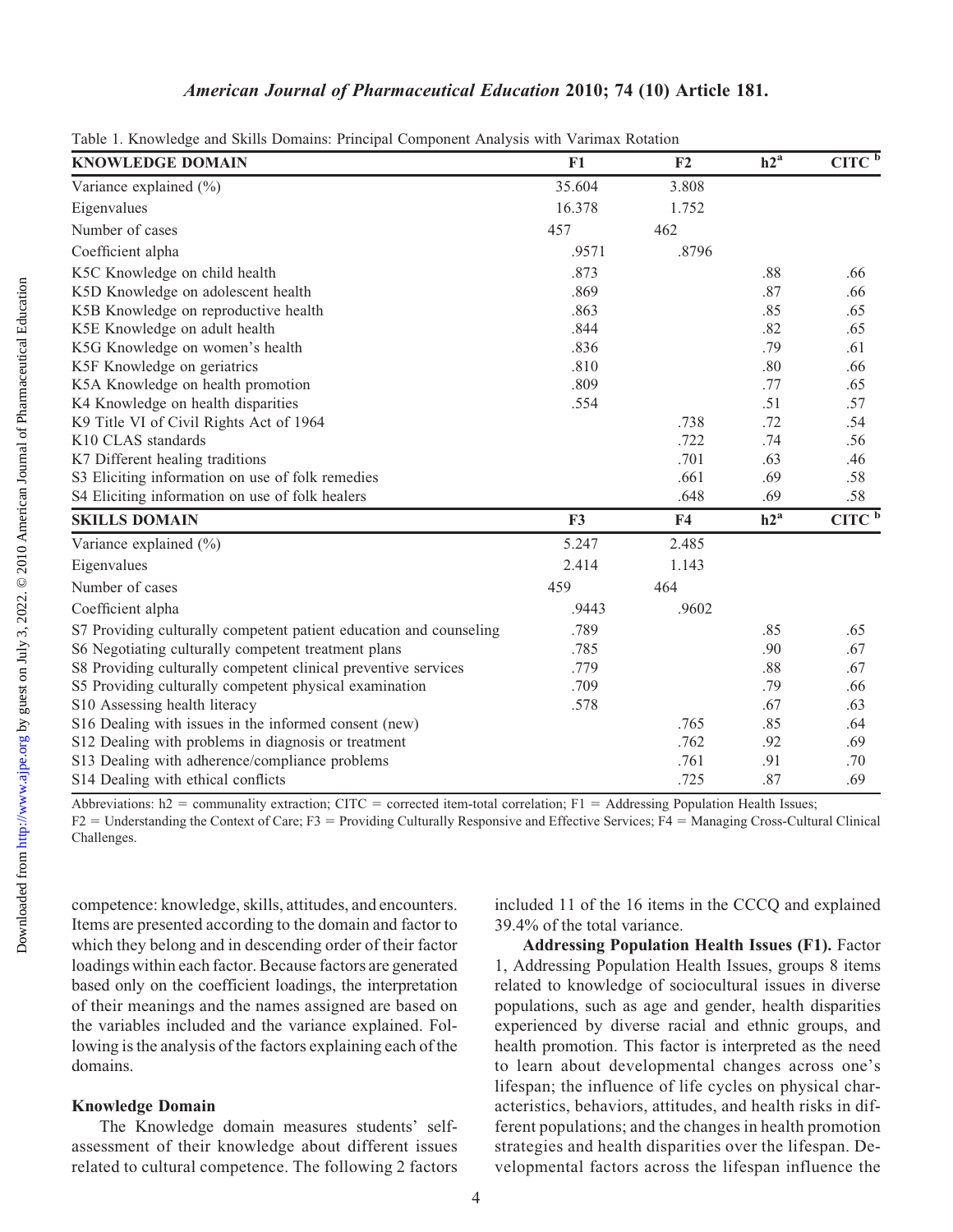| Table 2. Attitudes and Encounters Domains: Principal Component Analysis with Varimax Rotation |  |  |  |
|-----------------------------------------------------------------------------------------------|--|--|--|
|-----------------------------------------------------------------------------------------------|--|--|--|

| <b>ATTITUDES DOMAIN</b>                                                                     | F <sub>5</sub> | F <sub>6</sub> | F7    | h2  | <b>CITC</b> |
|---------------------------------------------------------------------------------------------|----------------|----------------|-------|-----|-------------|
| Variance explained (%)                                                                      | 6.684          | 4.216          | 3.321 |     |             |
| Eigenvalues                                                                                 | 3.074          | 1.940          | 1.528 |     |             |
| Number of cases                                                                             | 460            | 425            | 463   |     |             |
| Coefficient alpha                                                                           | .9544          | .9588          | .9078 |     |             |
| A1H Health disparities related to sexism (prejudice based on sex)                           | .901           |                |       | .88 | .49         |
| A1G Health disparities related to ageism (prejudice based on age)                           | .900           |                |       | .87 | .47         |
| A1K Health disparities related to ableism (prejudice against disabled people)               | .868           |                |       | .82 | .45         |
| A1I Health disparities related to racism (prejudice based on race)                          | .843           |                |       | .83 | .47         |
| A1L Health disparities related to homophobia (prejudice against homosexuals)                | .843           |                |       | .76 | .43         |
| A1J Health disparities related to classism (privilege based on economical status)           | .818           |                |       | .78 | .43         |
| A2B Importance of socio-cultural issues when interacting with colleagues                    |                | .892           |       | .93 | .43         |
| A2C Importance of socio-cultural issues when interacting with classmates                    |                | .885           |       | .94 | .47         |
| A2D Importance of socio-cultural issues when interacting with staff                         |                | .853           |       | .82 | .43         |
| A2A Importance of socio-cultural issues when interacting with patients                      |                | .842           |       | .87 | .41         |
| A3B Awareness of own racial, ethnic, or cultural stereotypes                                |                |                | .892  | .91 | .45         |
| A3A Awareness of own racial, ethnic, or cultural identity                                   |                |                | .866  | .88 | .44         |
| A3C Awareness of own biases and prejudices                                                  |                |                | .865  | .86 | .44         |
| A4 Importance of training in diversity and cultural competence                              |                |                | .584  | .53 | .24         |
| <b>ENCOUNTERS DOMAIN</b>                                                                    |                | F8             | F9    | h2  | <b>CITC</b> |
| Variance explained (%)                                                                      |                | 15.130         | 2.192 |     |             |
| Eigenvalues                                                                                 |                | 6.960          | 1.009 |     |             |
| Number of cases                                                                             |                | 465            | 457   |     |             |
| Coefficient alpha                                                                           |                | .9220          | .7669 |     |             |
| E6 Interpreting expressions of pain, distress, and suffering                                |                | .780           |       | .74 | .62         |
| E5 Understanding non-verbal communication and gestures in different cultures                |                | .764           |       | .71 | .62         |
| E2 Caring for patients with limited English proficiency                                     |                | .737           |       | .65 | .59         |
| E8 Speaking in an indirect rather than a direct way                                         |                | .716           |       | .69 | .64         |
| E1 Caring for patients from culturally diverse backgrounds                                  |                | .704           |       | .69 | .65         |
| E7 Advising change of behaviors or practices that may impair health                         |                | .701           |       | .69 | .65         |
| E4 Identifying hiding beliefs that might interfere with treatment                           |                | .693           |       | .70 | .68         |
| E10 Working with professionals from culturally diverse backgrounds                          |                | .636           |       | .61 | .49         |
| E11 Working with a colleague who makes derogatory remarks about patients                    |                |                | .833  | .82 | .42         |
| E12 Treating a patient who makes derogatory comments about your culture, race, or ethnicity |                |                | .796  | .78 | .43         |

Abbreviations:  $h2 =$  communality extraction; CITC = corrected item-total correlation; F5 = Recognizing Disparities-Related Discrimination;  $F6 =$  Improving Interpersonal and Intercultural Interactions;  $F7 =$  Engaging in Self-Reflection;  $F8 =$  Increasing Comfort During Cross-Cultural Clinical Encounters;  $F9 = Coping With Aggressiveness and Bias$ 

way people communicate and form relationships with others.<sup>23</sup>

Understanding the Context of Care (F2). The second factor, Understanding the Context of Care, groups 3 items related to knowledge of regulations, standards, and healing traditions (K7, K9, and K10) and 2 items from the Skills domain (S3 and S4), both related to eliciting patients' information about use of folk remedies, folk healers, and other alternative modalities. The Title VI of the Civil Rights Act of 1964 prohibits discrimination based on race, color, and national origin, and the Office of Minority Health's National Standards for Culturally and Linguistically Appropriate Services call for

the provision of health care compatible with cultural health beliefs, practices, and preferred language.<sup>21</sup>

#### Skills Domain

The Skills domain measures students' self-assessment of their skills in dealing with socio-cultural issues in patient care. The following 2 factors included 9 of the 16 items in the CCCQ and explained 7.7% of the total variance:

Providing Culturally Responsive and Effective Services (F3). The third factor, Providing Culturally Responsive and Effective Services, groups 5 items related to providing culturally-sensitive services along the continuum of health: eliciting prevention, education, and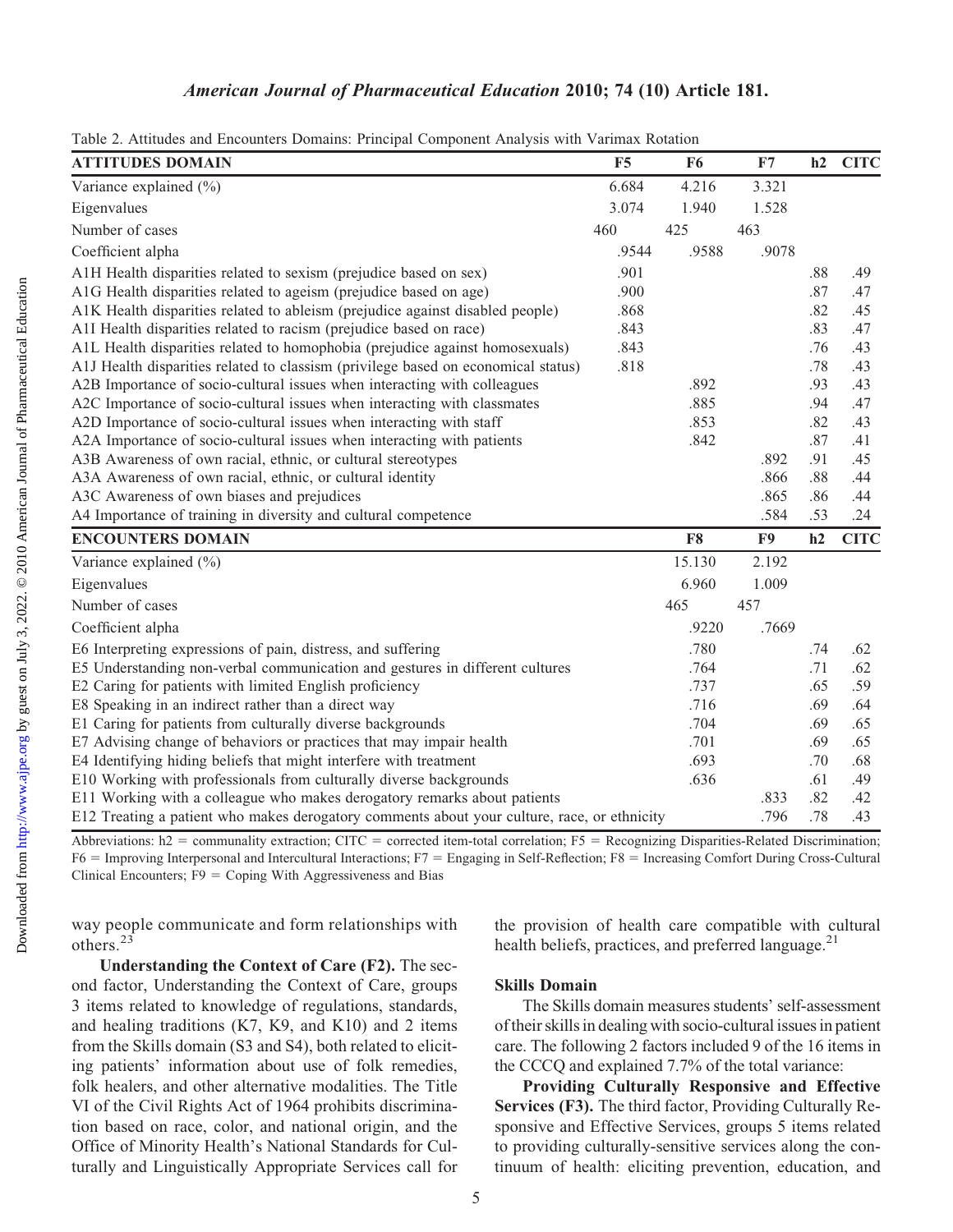counseling; assessing health literacy; performing physical examinations and diagnosis; and prescribing and negotiating treatment plans. Culturally sensitive services are services that consider the person as a whole, including the sociopolitical and cross-cultural issues, and are tailored to an increasingly diverse racial, linguistic, and cultural population. Included are interpreter services as well as language and culturally appropriate health educational materials.

Managing Cross-Cultural Clinical Challenges (F4). Factor 4, Managing Cross-Cultural Clinical Challenges, groups 4 items related to professional challenges in multicultural encounters, specifically when dealing with conflicts related to the explanation and signature of informed consent; understanding diagnosis and treatment; adherence and compliance; and professional ethics. This factor is interpreted as the skills to handle conflict and build consent during patient-provider encounters.

### Attitudes Domain

The Attitudes domain measures students' awareness of their own culture, biases, and prejudices, and the importance given to health disparities, and to receiving training in cultural competence. The following 3 factors included 14 of the 20 items in the CCCQ and explained 14.2% of the total variance:

Recognizing Disparities-Related Discrimination (F5). The fifth factor, Recognizing Disparities-Related Discrimination, groups 6 items related to the importance given to different forms of discrimination and prejudice that contribute to health disparities: ageism, sexism, racism, classism, ableism, and homophobia. Several studies have raised awareness of provider bias and discrimination in medical decision-making.<sup>22</sup>

Improving Interpersonal and Intercultural Interactions (F6). Factor 6, Improving Interpersonal and Intercultural Interactions, groups 4 items related to the importance of sociocultural issues in interactions with patients, colleagues, residents/students, and staff members.

Engaging in Self-Reflection (F7). Included in factor 7, Engaging in Self-Reflection, are 4 items related to identity self-awareness, stereotypes, biases, and prejudices, and to the importance given to training in cultural diversity and multicultural health care. This factor incorporates the need for health care providers to identify, reflect upon, understand, and control or eliminate their biases and prejudices, specially those identified in the Recognizing Disparities-Related Discrimination factor (F5).

### Encounters Domain

The Encounters domain measures students' degree of comfort in dealing with different cross-cultural situations. The following 2 factors included 10 of the 12 items in the CCCQ and explained 17.3% of the total variance:

Increasing Comfort During Cross-Cultural Clinical Encounters (F8). Included in factor 8, Increasing Comfort During Cross-Cultural Clinical Encounters, are 8 items related to comfort with different cross-cultural communications issues during the patient encounter. This factor can be interpreted as the abilities students should have to break out of their comfort zone, understand how communication can break down, establish rapport, and adjust the communication to a comfortable level for everyone involved. Rapport means a mutually and comfortable relationship based on trust and safety.<sup>23</sup>

Coping With Aggressiveness and Bias (F9). Under factor 9, Coping With Aggressiveness and Bias, are 2 items related to working with colleagues or patients who make derogatory remarks about specific population groups, including one's own. These behaviors from colleagues or patients hurt people's feelings and challenge the multicultural encounters. Aggressiveness is an ineffective communication, used intentionally or unintentionally to humiliate, blame and embarrass others.

#### Items Eliminated During the Process

As defined in the methodology, 18 items were deleted during the analysis because of low factor loadings (0.55) or high cross loading with other factors (greater than 0.35). The initial factor analysis, without removing any items, resulted in 11 factors explaining 76.7% of the variance. Table 3 shows the main findings in the cross loadings of these items in the Attitudes and Knowledge domains.

In the Attitudes domain, 6 items related to the contribution of important social determinants of health to health disparities (illiteracy, lifestyle, poverty, environment, educational status, and genetics) grouped together, but had to be deleted because they all were cross loaded with F5 (see F10, Table 3). In the Knowledge domain, 5 items related to knowledge of diverse racial and ethnic populations were deleted. Initially, they grouped in an additional factor (F11, Table 3), 4 of them with high cross-loading coefficients with the factor Addressing Population Health Issues (F1), and 1 (K8) with a low coefficient. After deleting these items, one by one, the item health disparities (K4) grouped with F1, and was kept in the final arrangement.

Table 4 shows the main cross loadings of items in the Skills and Encounters domains. Data show that many of these items where cross loaded with the factor Increasing Comfort During Cross-Cultural Clinical Encounters (F8). Although the items S1, S2, and S9 grouped in the factor Providing Culturally Responsive and Effective Services (F3), they were cross loaded with other factors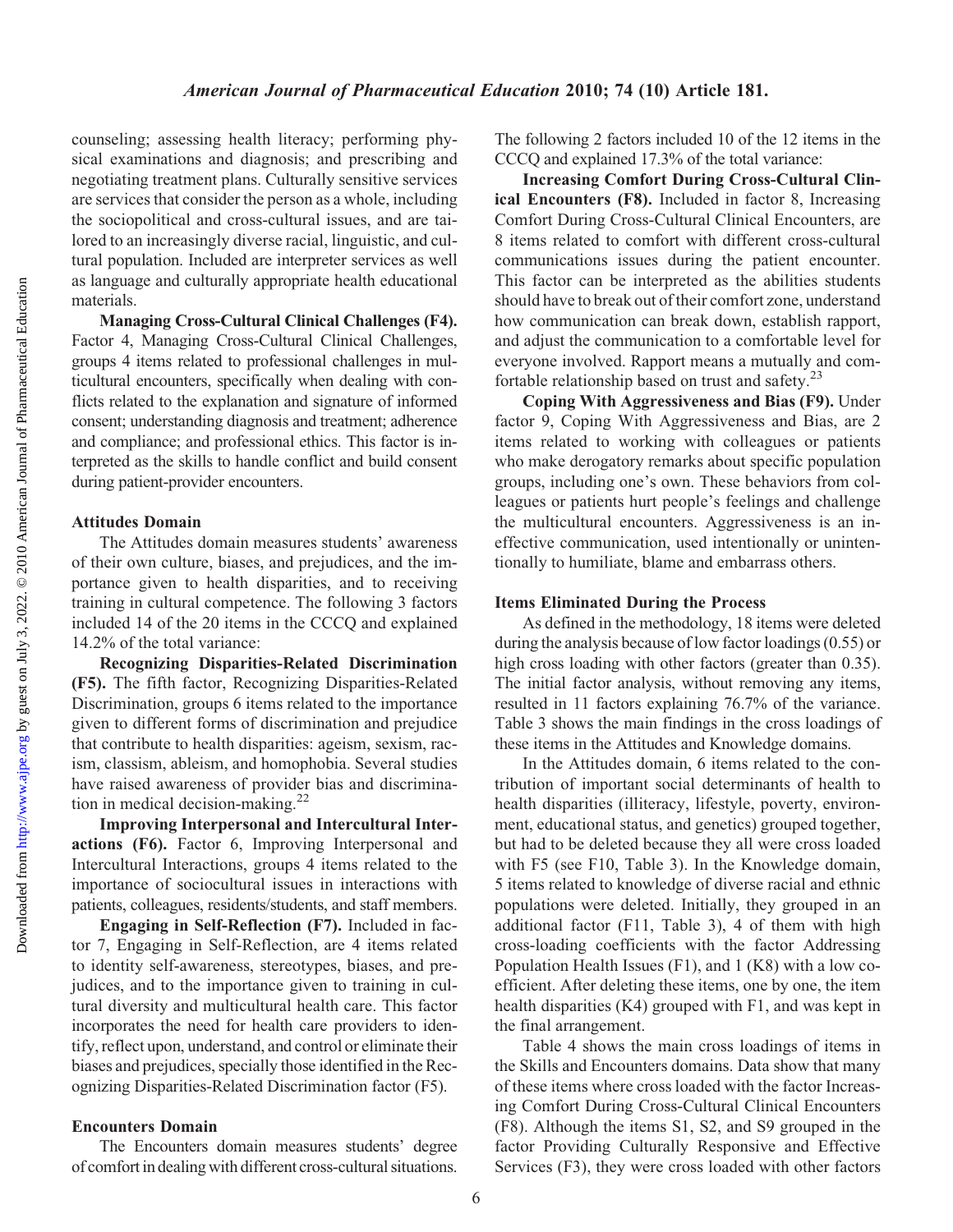| Table 3. Items Deleted in the Attitudes and Knowledge |  |  |  |
|-------------------------------------------------------|--|--|--|
| Domains                                               |  |  |  |

| <b>Attitudes Domain</b>                                    | F5    | <b>F10</b> |
|------------------------------------------------------------|-------|------------|
| A1H Sexism (prejudice based on sex)                        | 0.891 |            |
| A1G Ageism (prejudice based on age)                        | 0.891 |            |
| A1K Ableism (prejudice against<br>disabled people)         | 0.869 |            |
| A1L Homophobia (prejudice against<br>homosexual people)    | 0.851 |            |
| A1I Racism (prejudice based on race)                       | 0.835 |            |
| A1J Classism (privilege based on<br>economical status)     | 0.807 |            |
| A1F Illiteracy <sup>a</sup>                                | 0.623 | 0.619      |
| A1B Lifestyle <sup>a</sup>                                 | 0.400 | 0.753      |
| A1D Poverty <sup>a</sup>                                   | 0.522 | 0.699      |
| A1C Environment <sup>a</sup>                               | 0.536 | 0.694      |
| A1E Educational status <sup>a</sup>                        | 0.590 | 0.627      |
| A1A Genetics <sup>a</sup>                                  | 0.464 | 0.578      |
| <b>Knowledge Domain</b>                                    | F1    | <b>F11</b> |
| K5C Child Health                                           | 0.870 |            |
| K5D Adolescent Health                                      | 0.868 |            |
| K5B Reproductive Health/Pregnancy                          | 0.858 |            |
| K5G Women's Health                                         | 0.827 |            |
| K5E Adult Health                                           | 0.812 |            |
| K5F Geriatrics                                             | 0.790 |            |
| K5A Health Promotion                                       | 0.765 |            |
| K2 Socio-cultural characteristics <sup>a</sup>             | 0.445 | 0.647      |
| K4 Health disparities                                      | 0.449 | 0.633      |
| K3 Health risks <sup>a</sup>                               | 0.527 | 0.594      |
| K1 Demographics <sup>a</sup>                               | 0.458 | 0.566      |
| K8 Impact of discrimination in<br>health care <sup>a</sup> |       | 0.491      |

Abbreviations:  $F1 =$  Addressing Population Health Issues;

 $F5 =$  Recognizing Disparities-Related Discrimination;  $F10 =$  Social Determinants of Health; F11 = Socio-demographic Characteristics  $a$  Item deleted during the process.

and had to be removed. Also, S9, S11, and E3 grouped in the factor Understanding the Context of Care (F2).

The item Knowledge About Ethnopharmacology (K6) grouped in the factor Addressing Population Health Issues (F1) and in the factor Understanding the Context of Care (F2), but in both with low coefficients (0.462 and 0.513, respectively) so it was deleted. This item refers to the knowledge and understanding of variations in medication responses in diverse racial and ethnic populations.

#### DISCUSSION

Not surprisingly, the factors found as the best fit could be grouped into the 4 domains used to measure

competencies: knowledge, skills, attitudes, and encounters. Although this is an exploratory factor analysis, the factors were expected to group following the domains defined in the structure of the questionnaire. These domains concur with the domains defined in 2 widely used models for developing cultural competence: The Multidimensional Model of Cultural Competence, $24$  and the Culturally Competent Model of Care.<sup>25</sup> Both of these models are based in the traditional Bloom's domains of educational activities (cognitive, affective, and psychomotor), and follow the competency-based model of knowledge, skills, and attitudes (KSA). They have been adapted and used to implement cultural competence at Xavier, College of Pharmacy.

### Knowledge Domain

The factor Addressing Population Health Issues (F1) confirms the guiding principle and standard for cultural competence education that recommends using a broad and inclusive definition of culture and diversity that includes other characteristics, instead of being restricted to the common emphasis on race and ethnicity. $26$  Although the items related to demographics (K1), sociocultural characteristics (K2), and health risks (K3) had to be removed during the analysis, the fact that they initially grouped in this factor indicates that these topics should be embedded as important components when working with issues related to health disparities and diverse population groups.

Curiously, the factor Understanding the Context of Care (F2) is the only one that contains items from 2 different domains: 3 items from the Knowledge domain and 2 from the Skills domain grouped under this factor. This result could indicate that the items (S3 and S4) ''eliciting'' information on the patients' use of folk remedies and healers and other alternative modalities require more knowledge about non-Western medicine and complementary and alternative medicine. Definitely, medical and pharmacy students need to learn first about the different folk remedies and practices and open their minds to a more holistic view of health and medicine before eliciting information and caring for patients using these modalities. Culturally competent patient-centered care requires a wider perspective, including biomedicine and other healing traditions such as alternative, complementary, and integrative medicine.<sup>27</sup> An advance toward this goal is the South Central Foundation/Alaska Native Medical Center and its Traditional Healing Program,<sup>28</sup> which is a major training site for physicians to learn about the healing practices of Alaska Natives as well as for traditional healers to receive formal training and be hired for paid staff positions in a primary care/hospital setting. A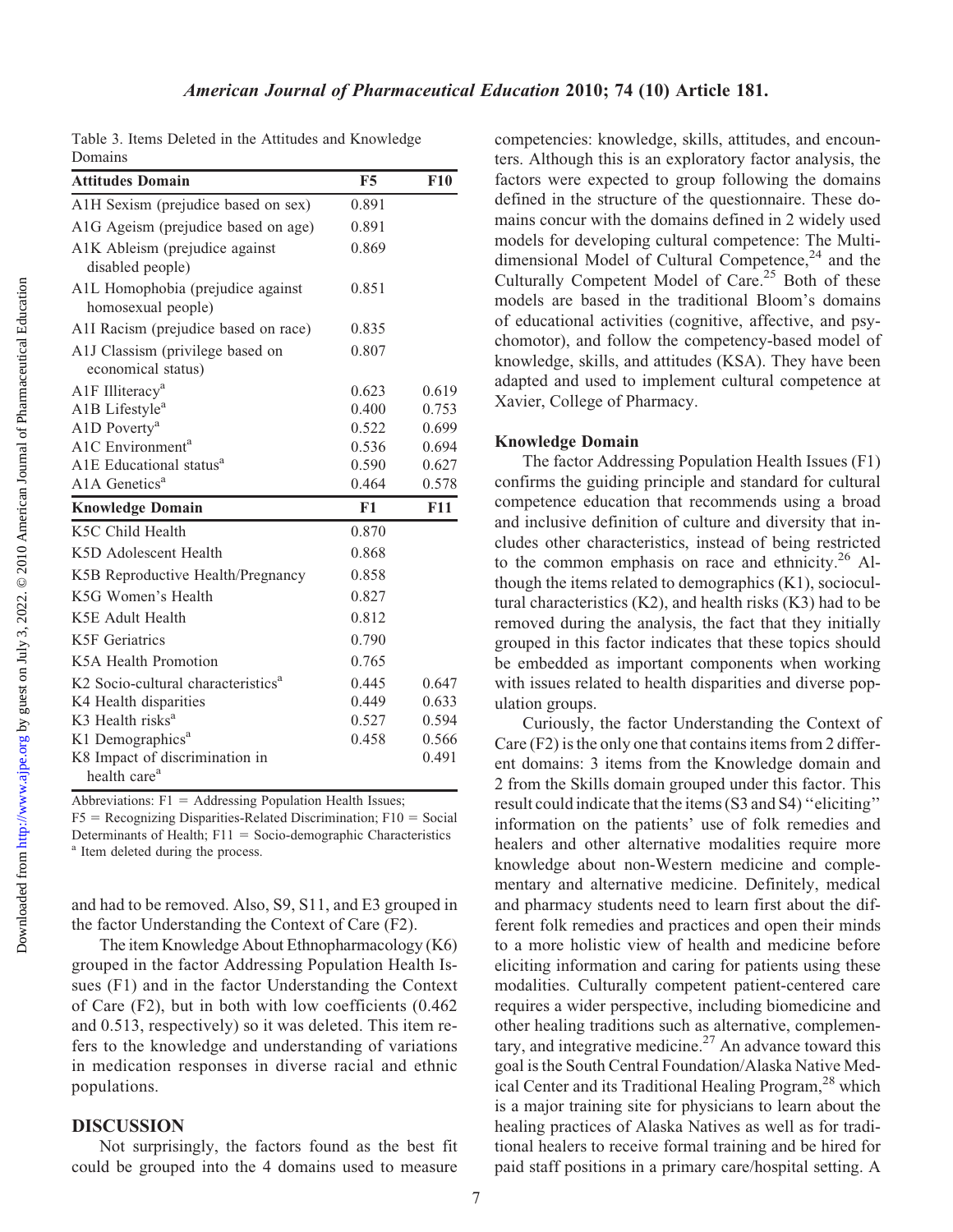<http://www.ajpe.org>

Downloaded from

| American Journal of Pharmaceutical Education 2010; 74 (10) Article 181. |  |  |  |  |
|-------------------------------------------------------------------------|--|--|--|--|
|                                                                         |  |  |  |  |

|  |  |  |  |  | Table 4. Items Deleted in the Skills and Encounters Domains |  |
|--|--|--|--|--|-------------------------------------------------------------|--|
|--|--|--|--|--|-------------------------------------------------------------|--|

| <b>Domain and Items Deleted</b>                                              | F2    | F3    | F <sub>4</sub> | F8    | F9    |
|------------------------------------------------------------------------------|-------|-------|----------------|-------|-------|
| Skills domain $+$                                                            |       |       |                |       |       |
| S1 Greeting patients in a culturally-sensitive manner <sup>a</sup>           |       | 0.400 |                | 0.467 |       |
| S2 Eliciting patients' perceptions about health and illness <sup>a</sup>     |       | 0.577 |                | 0.441 |       |
| S9 Providing culturally-sensitive end of life care <sup>a</sup>              | 0.416 | 0.654 |                |       |       |
| S11 Working with medical interpreters <sup>a</sup>                           | 0.421 |       | 0.475          | 0.317 |       |
| S15 Apologizing for cross-cultural misunderstandings and errors <sup>a</sup> |       |       | 0.552          | 0.415 |       |
| Encounters domain                                                            |       |       |                |       |       |
| E3 Patients using complementary and alternative medicine <sup>a</sup>        | 0.381 |       |                | 0.708 |       |
| E9 Breaking "bad news" to a patient's family <sup>a</sup>                    |       |       |                | 0.576 | 0.410 |

Abbreviations:  $F2 =$  Understanding the Context of Care;  $F3 =$  Providing Culturally Responsive and Effective Services;  $F4 =$  Managing Cross-Cultural Clinical Challenges;  $F8 =$  Increasing Comfort During Cross-Cultural Clinical Encounters;  $F9 =$  Coping With Aggressiveness and Bias  $a$  Item deleted during the process

similar successful project is the Healthy House, funded by the California Endowment Foundation, which has implemented a certificate program where physicians and shamans work together, observe each other, and demonstrate and discuss their different healing techniques.29 The fact that items related to patients' use of alternative modalities grouped with items related to regulations and standards could be a call for regulations fostering the right to receive health care that is compatible with different healing traditions and the use of complementary and alternative medicine; care that goes beyond the hospital and medical world of diagnoses, medications, treatment, and prognosis.30

Because CLAS standards call for health care delivery that is sensitive to cultural beliefs, practices and language, it is understandable that the items Providing culturallysensitive end of life care (S9) and Working with medical interpreters (S11) initially grouped in this factor, but that the item Patients using complementary and alternative medicine (E3) also was initially included in this factor (Table 4) reinforces the previous suggestion of extending the CLAS standards to a more holistic concept of "health." A study to inform how 5 selected national sites are bringing to life, redefining, and informing the reach of CLAS standards concluded that ''for the CLAS standards to fully achieve their purpose, the very culture, definition, and design of 'health care' delivery warrants vigorous examination.''28 This wider definition of health requires systemic changes within the social and legal structures of the health care system to include understanding of patient-provider cultural differences and explanatory models of disease/illness and negotiation of mutually desired goals for care.<sup>31</sup>

The fact that the item Knowledge About Ethnopharmacology (K6) initially grouped in the 2 factors in the Knowledge domain (F1and F2) and had to be removed, brings into consideration recent efforts in pharmacology

and medicine to address unequal or inappropriate medication use by diverse populations. A comprehensive review of studies on medication use in United States reported important disparities in the access, prescriptions, and adherence to medications for African Americans, Hispanics and Asian Americans, and recommended health care planners, advocates, clinicians, and health care organizations to improve prescribing and using medications in a diverse society.<sup>32</sup> This result indicates that the variations in medication use and responses in diverse populations also should be considered when working with issues related to health disparities and diverse population groups.

#### Skills Domain

The items included in the 2 factors in the Skills domain are focused on the different steps along the continuum of health, from patient education and counseling, to prevention, physical examination and diagnosis, to treatment plans negotiation and adherence. In a multicultural environment, conflicts are anticipated to arise along the health care continuum. Misunderstandings, miscommunications, and ethical issues are common causes of failure in diagnosis and treatment plans. Failure to consider diversity factors (gender, age, sexual orientation, race, ethnicity, language, physical ability, social status, among others) when developing health services for a diverse population may result in inaccurate diagnoses, inappropriate treatment plans, malpractices and law suits, and loss of trust. Assertive communication skills in negotiation and conflict resolution and addressing patients' health literacy are keys to obtaining agreement and providing effective interventions.

#### Attitudes Domain

The 3 factors in the Attitudes domain deal with issues related to discrimination, intercultural interactions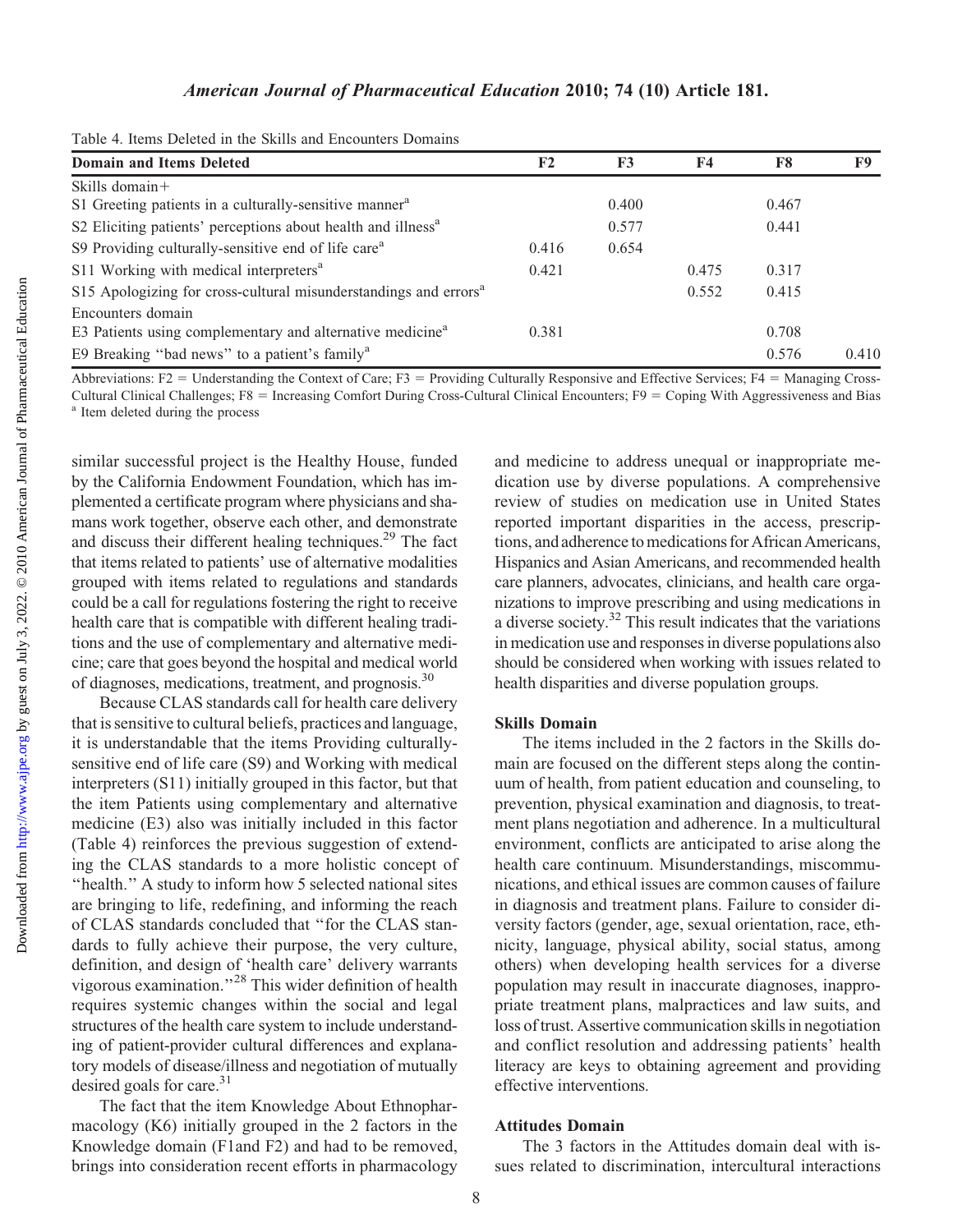and self-reflection. The factor Recognizing Disparities-Related Discrimination (F5) is interpreted as the need to acknowledge that stigma and discrimination exist in the health system, instead of denying it and considering it as something from the past. Cultural competence involves understanding different perspectives of vulnerability and discrimination and a commitment to equity and a social justice. Strong evidence has been found for the relationship between some types of discrimination and health outcomes,  $33$  supporting the need to address stigma and discrimination in an effort to eliminate inequalities in health, $34$  and to include these topics in education.35 Results in Table 3 show that definitely there is a connection between the Social Determinants of Health (F10) such as illiteracy, lifestyle, poverty, environment, education, and genetics and the different forms of discrimination and prejudice such as sexism, ageism, ableism, homophobia, racism, and classism. The impact of contextual discrimination in health disparities may be mitigated with educational and workforce development activities to foster self-reflection and elimination of personal biases and stereotypes, issues that are included in the factor Engaging in Self-Reflection (F7) in this domain. Training in these topics is the key to moving beyond mere awareness of the impact of biases and recognizing and breaking stereotypes. Sensitivity, a sincere desire, and great humility are the requirements to control and perhaps eliminate personal biases and prejudices.<sup>25</sup>

Complementing the Attitudes domain is the factor Improving Interpersonal and Intercultural Interactions (F6). Effective communication and workplace interactions are usually found as relevant factors in social sciences. Getting along well with people from different disciplines (such as physicians and pharmacists), with different levels of expertise (such as providers, staff, and students), and having different roles (such as professionals, healers, and patients) contributes to better interactions and a sound crosscultural collaboration environment.

#### Encounters Domain

Several studies<sup>3</sup> have determined that physicians lack the information and skills to understand the multicultural encounter and effectively bridge potential differences. Students need to be able to identify and respond adequately to aggressiveness, bias, and cultural miscommunications caused by differences in habits, values, and communication styles; concepts of time, individualism; and contact and physical space. Aggressive communication shows a lack of respect for others that eventually breaks trust and relationships and jeopardizes health outcomes.23 Items in this factor go beyond approaches that

reduce the definition of cultural competence to issues related to cross-cultural communication.

Tables 1 and 2 show the reliability coefficients (Cronbach's alpha) obtained to measure the internal consistency of the factors. Alphas  $\geq 0.80$  are considered an appropriate level of reliability for research instruments.<sup>36</sup> Cronbach's alpha was 0.96 for the sum scale, meaning that it may be considered a reliable measure. Internal consistency reliability coefficients for each factor consistently ranged above 0.85, except for the factor Coping with Aggressiveness and Bias (F9), which had a value of 0.77. This factor included only 2 items and had the lowest eigenvalue (1.009) and variance explained (2.19%). Factors with 3 or fewer items should be considered weak.<sup>37</sup> The scree test showed that this factor has a relatively minimal contribution to the scale. When removing the 2 items in this factor, the other 8 factors were not affected, and the change in the total variance explained was not important (decreased to 78.5); therefore, we concluded that it was not necessary to retain this factor.

The minimum structure coefficient obtained was in the item health disparities (K4) with a factor loading of 0.554. This item also showed the minimum communality  $(h2 = 0.51)$ . Although Costello and Osborne consider item communalities 0.8 or greater as ''high,'' they found that the more common magnitudes in the social sciences are low to moderate communalities of 0.4 to 0.7 and suggested reviewing items with communality of less than  $0.4$ .<sup>37</sup> This item was retained because of its importance in cultural competence, because it satisfied the criteria defined in the methodology (factor load, communality, and CITC value), and because there would be no impact on the scale mean, scale variance, or scale alpha if the item were deleted. Results obtained with the Bartlett Test statistic for sphericity and the Kaiser-Meyer-Olkin (KMO) measure of sampling adequacy show that the chi-square (19267.73), associated significance level (0 .000) , and KMO obtained (0.931) allow the use of factor analysis as the statistical technique in this study.

To determine the sample size in principal component analysis, some statisticians recommend looking at the number of cases (N), while others recommend the use of the cases-to-items ratio. A revision of published literature<sup>38</sup> found that the common practice in factor analysis is to have cases-to-items ratios ranging from 5:1 to 10:1, and that the number of items, the number of cases, and the cases-to-items ratio had a larger effect when the component loadings were smaller. After analyses were conducted, the number of cases in this study ( $N = 467$ ) and the cases-to-items ratio (7.3:1) were determined to be adequate for the number of factors extracted (9), the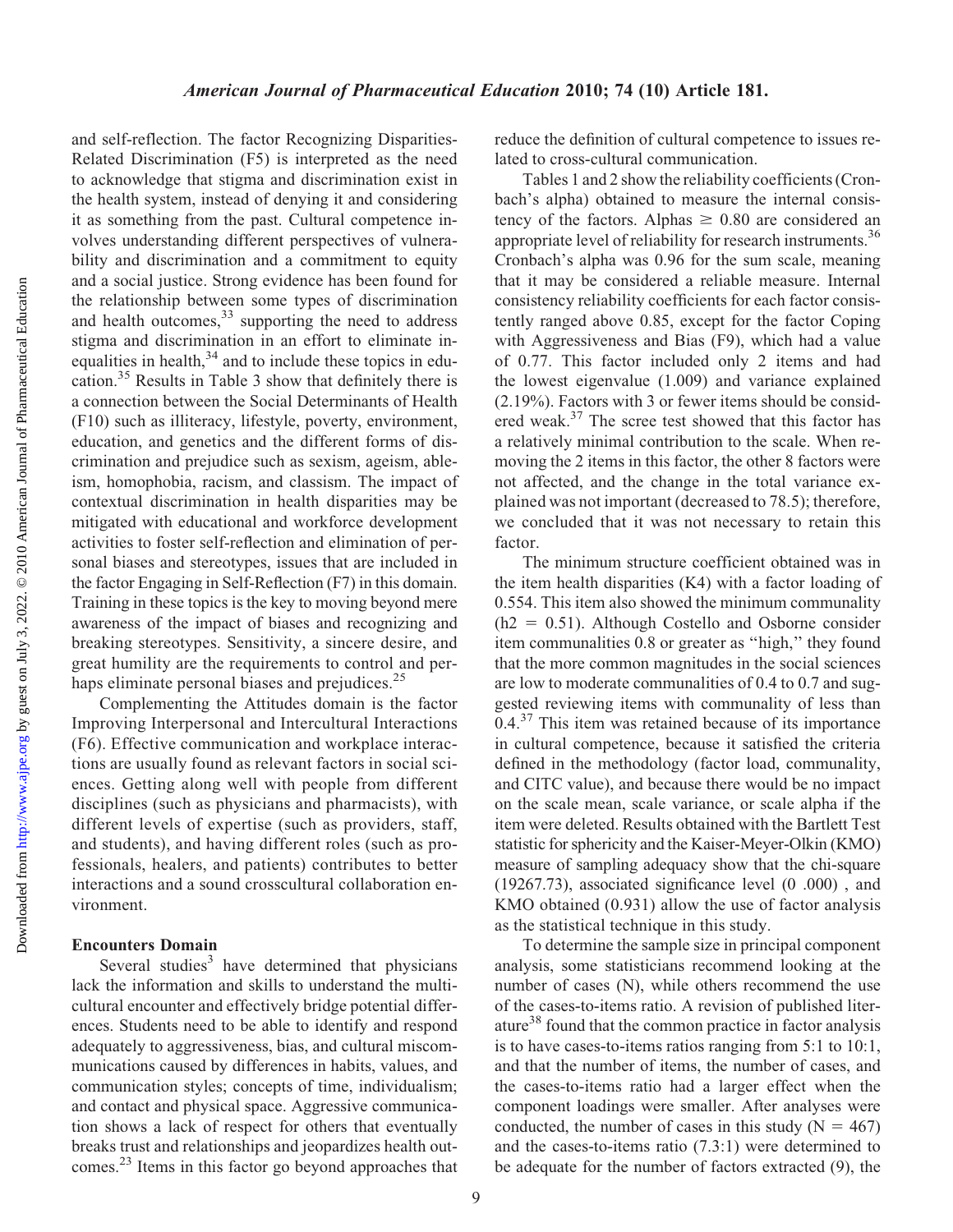number of items included in those factors (46), and the component loadings finally obtained in this study ( $> 0.55$ .)

Based upon the results of this study, other colleges and schools of pharmacy working on the development of curriculum in cultural competence may wish to apply the shorter version of the CCCQ identified in this study (Tables 1 and 2), and to use confirmatory factor analysis to determine if the data conform to the same factor structure found in this study. The CCCQ may also be applicable to different health professions (such as medicine and nursing) and levels of practice (students, residents, and providers). In this case, the full version of the CCCQ may be given and confirmatory factor analysis applied to the results to validate the constructs found in this study.

#### Limitations of This Study

Although this study provided an opportunity to examine the main constructs of cultural competence to measure cultural competence in pharmacy students, there are some limitations. One important limitation is lack of validation of the measure against other measures available in the field. The CCCQ has been applied to staff members in different hospitals to evaluate the effectiveness of training, but the results are not applicable to this study.15 During the literature review, the California Brief Multicultural Competence Scale<sup>16</sup> was identified as a validated and reliable measure of cultural competence at the individual level and was considered suitable to our needs. Unfortunately, the CBMCS is restricted to measure multicultural competence of providers of mental health services and requires further adaptation and validation prior to its use with pharmacy students. We already have applied the CBMCS to the same group of participants and are using the results to validate the CCCQ (manuscript in process). Both measures together will allow us to validate the measurement instruments, assess needs, and develop tailored curriculum content for Xavier College of Pharmacy.

Other limitations are related to the distribution of the sample population and the sample size. More than 75% of the students participating in this study were African and Asian Americans. Although they represent the population characteristics of Xavier University of Louisiana, a historically black university, results could be different with a more diverse population. Although the sample size is considered adequate, more third- and fourth-year participants would strengthen the results. This is a pilot project and the limitations will be accounted for in later applications and validations of the CCCQ and also the CBMCS in the same setting, Xavier College of Pharmacy students.

### CONCLUSIONS

The CCCQ is reliable for pharmacy students' selfassessment of their perceived levels of cultural competence. The final number of items derived from the factor analysis is adequate to evaluate students' needs of training in each of the domains defined in this study: knowledge, skills, attitudes, and encounters, which follow the more widely used models of cultural competence. Although results in this study could be different if the factor loadings limits were changed, removing the 18 items that showed low coefficients or high cross loads with other factors resulted in a reliable and practical final arrangement that facilitates the application of the CCCQ in the academic environment. Final constructs contribute to the discussion of the definition of cultural competence and to the growing body of tools available for selfassessment of cultural competence.

#### ACKNOWLEDGMENTS

The authors would like to express our deep appreciation to Dr. Robert Like for granting authorization to use and modify the Clinical Cultural Competency Questionnaire and for improving this manuscript through his edits and comments. The authors also acknowledge the students who completed the survey instruments, the faculty members who authorized the application of the instrument, and the Institutional Review Board who approved the research. The authors report no conflict of interest in the conduct of this study or the preparation of this manuscript.

#### **REFERENCES**

1. Goode TD, Dunne C. Policy Brief 1: Rationale for Cultural Competence in Primary Care. National Center for Cultural Competence (NCCC), Washington, DC: Georgetown University Center for Child and Human Development; 2003. http://www11. georgetown.

2. Gates M, Bradley KD. Measuring cross-cultural competence in medical education: A review of curricular effectiveness and attitudinal studies. Paper presented at: Annual meeting of the American Educational Research Association. April 12-18, 2009; San Diego, CA.

3. Betancourt JR, Weissman JS, Kim MK. Resident physicians' preparedness to provide cross-cultural care: implications for clinical care and medical education policy. Commonwealth Fund. 2007; 58(10):1362-1365.

4. Accreditation Council for Pharmacy Education (ACPE). Accreditation Standards and Guidelines for the Professional Program in Pharmacy Leading to the Doctor of Pharmacy Degree, 2006. http://www.acpe-accredit.org/pdf/ACPE\_Revised\_PharmD\_ Standards\_Adopted\_Jan152006.pdf. Accessed September 1, 2010. 5. Scott DM, Friesner DL, Miller DR. Pharmacy students' perceptions of their preparedness to provide pharmaceutical care. Am J Pharm Educ. 2010;74(1):Article 8.

6. South-Paul JE, Like RC. Cultural competence for the health workforce. In: Holmes DE, ed. From Education to Regulation: